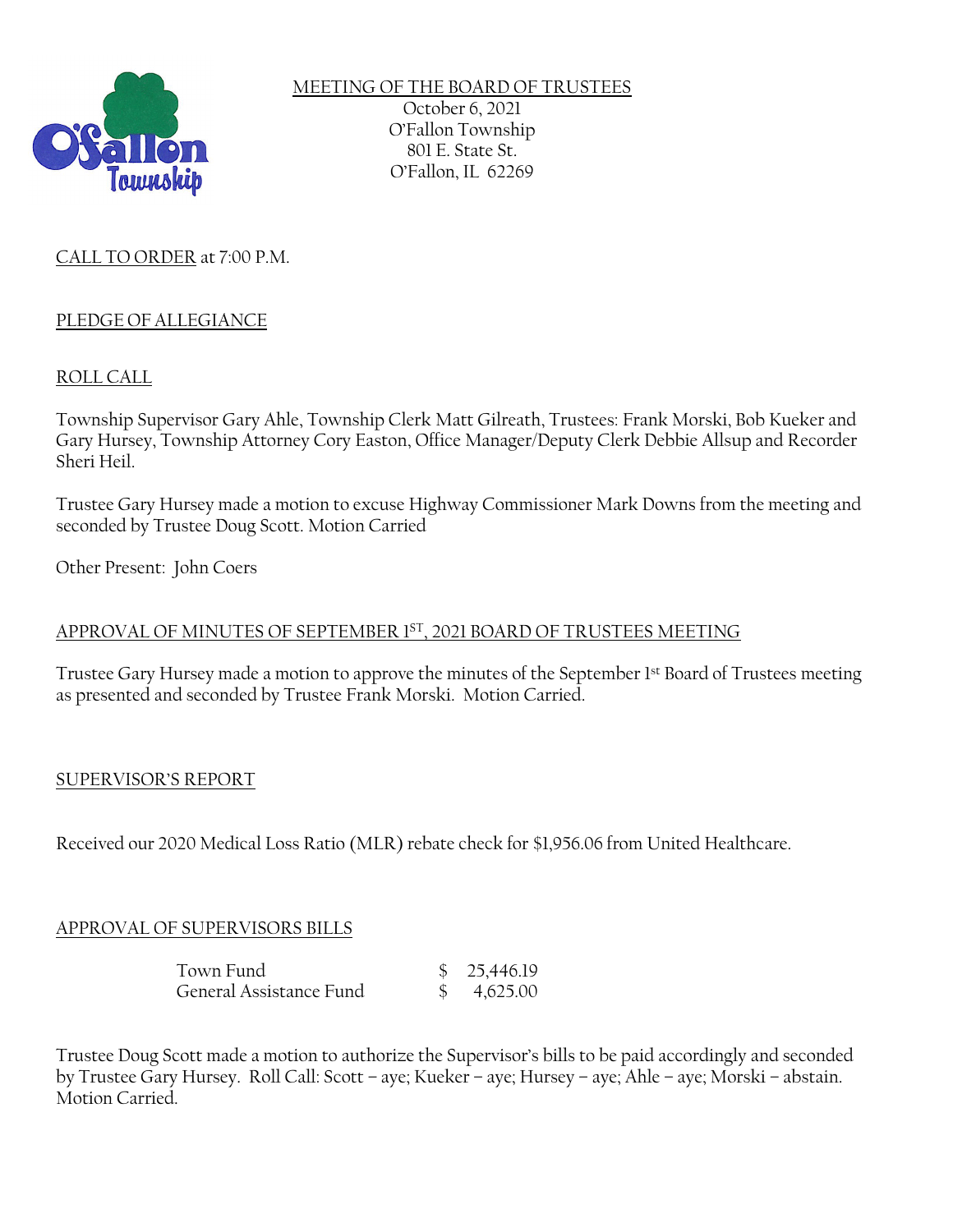## HIGHWAY COMMISSIONER'S REPORT

RaDAR report provided. (See attachment A)

### APPROVAL OF HIGHWAY COMMISSIONER'S BILLS

| Permanent Road Fund | 3,859.53  |
|---------------------|-----------|
| Road & Bridge Fund  | 23,358.45 |

Trustee Bob Kueker made a motion to authorize the Highway Commissioner's bills to be paid accordingly and seconded by Trustee Gary Hursey. Roll Call: Morski – aye; Scott – aye; Kueker – aye; Hursey – aye; Ahle – aye. Motion Carried.

### TOWN CLERK REPORT

No report.

### TRUSTEES REPORT

None.

## COMMITTEE REPORTS

### SENIOR COMMITTEE REPORT

Trustee Doug Scott reported the Dinners have been cancelled until they feel more comfortable with the COVID situation.

### YOUTH REPORT

Clerk Matt Gilreath reported they will be meeting at the end of the month, either in person or, by Zoom to start planning a promotion campaign for events they will be doing in January 2022.

### PLANNING REPORT

No report.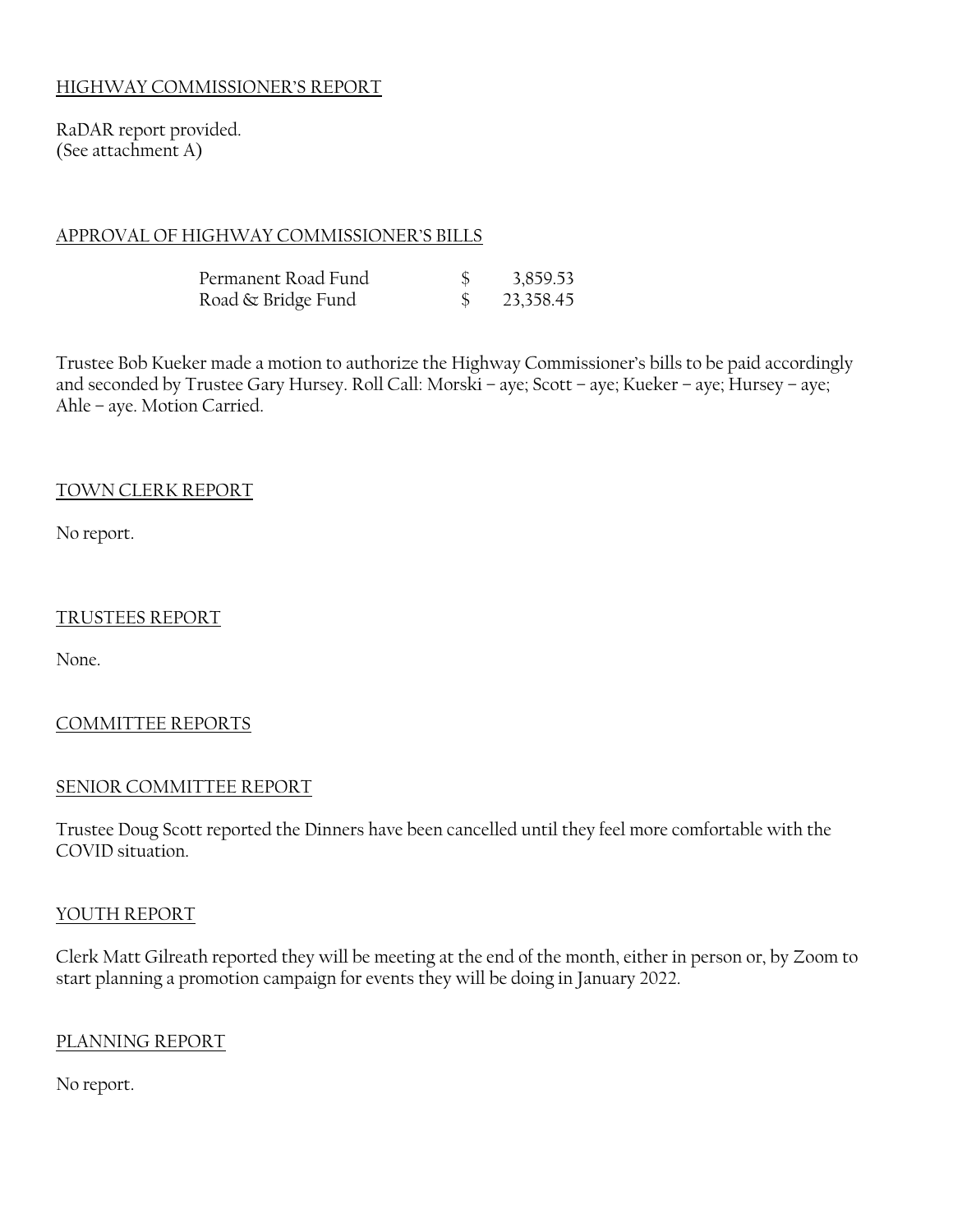## AFTER PROM REPORT

Trustee Gary Hursey reported he will be contacting OTHS prom coordinator, Jodie Seipp about 2022 Prom. Hursey is going to hold off on any After Prom expenses until, he gets a better idea of how things are going to proceed with regard to the COVID situation. He hopes to have more details next month.

### FOOD PANTRY REPORT

### No report.

Supervisor Ahle asked Trustee Bob Kueker if he heard anything more about the refrigeration unit/ shed for the Food Pantry. Kueker hasn't spoken with Charles Pitts from the Rotary Club, but will contact him. Attendee John Coers said there was mention made at the last Rotary meeting about more details to come about both; the shed and the refrigeration system.

### RUMMAGE SALE REPORT

Trustee Bob Kueker reported the next sale is on Saturday, October 9<sup>th</sup>, 7:00 A.M. – 12:00 P.M. He also spoke with Sue Witter, and she informed him they found somebody to come and take all the leftover, unsold items. A brief discussion followed.

### UNFINISHED BUSINESS

Clerk Matt Gilreath spoke with the Sunrise Rotary President about a Bluetooth system for the video equipment in the Hall. They will be in contact with the Township office on what steps to move forward. Trustee Hursey said if they go forward; it should be a large screen tv instead of the overhead system.

#### NEW BUSINESS

Approval of a Hall Rental request submitted by Sharon Riddle (resident of O'Fallon Township) for the purpose of a siblings 70th Birthday Party on Saturday, October 30th, 2021 from 3:00 P.M. to 7:00 P.M.

Trustee Frank Morski made a motion to approve the Hall Rental submitted by Sharon Riddle as presented and seconded by Trustee Doug Scott. Roll Call: Morski – aye; Scott – aye; Kueker – aye; Hursey – aye; Ahle – aye. Motion Carried.

Begin discussion regarding the Township assuming the responsibilities of the Rotary Wheels Van Program. The Rotary Van Committee consists of: David Witter, Gary Ahle and Ken Diehl. The Board was given a recent financial statement provided by Witter. Ahle said the attorney and accountant will need to look things over. Line items will need to be added to the budget. Check with the City of O'Fallon about continuing with the gas expense, tire expense, salary expense for the afternoon driver and the Chamber of Commerce, who handles the advertisement. Ahle asked to get the Board's thoughts and opinions.